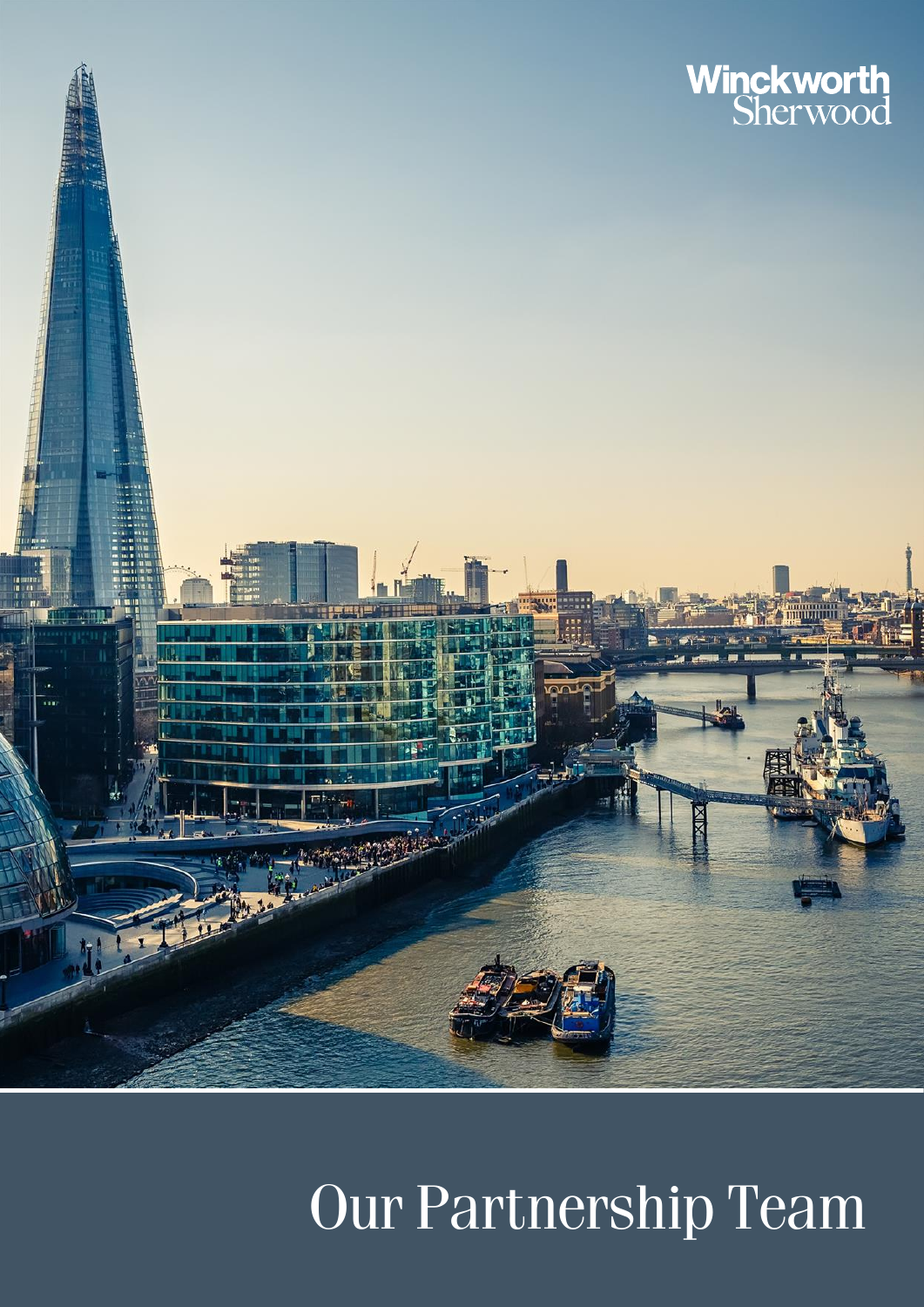## About us

Winckworth Sherwood is one of the few City law firms with a dedicated Partnership team. Our multi-disciplinary team spans our employment and commercial and corporate practices, combining the insights of our highly experienced lawyers to provide astute, pragmatic and commercial advice to LLPs and traditional partnerships, as well as to individual partners. We also have significant expertise in advising leading partnerships on joint ventures and regulatory matters.

Our team are recognised as leading practitioners in this area and we are ranked in the legal directories, Chambers & Partners and Legal 500 . We regularly advise law firms, accountancy practices, patent attorneys, surveyors and architects.

A further core focus of our practice is advising firms from the financial services sector including private equity and hedge funds, institutional funds and real estate funds, trading platforms and brokers. Our financial services clients benefit from our unique ability to provide a comprehensive service, covering specialist regulatory advice as well as corporate advice on carried interest and related remuneration structures.

"Highly collaborative. Open and transparent approach to everything."

**The Legal 500 2022**

"The team are experts in their field. They are quick to answer queries and questions and provide solutions to issues as they arise, and very collaborative."

**The Legal 500 2022**

"They are very strong, very quick to respond and very pragmatic. They do not give cookie-cutter advice."

**Chambers and Partners 2022**

"Extremely focused on this area of law, showing great depth of expertise and experience, accompanied by a very practical and applied approach."

#### **The Legal 500 2022**

A client praises the firm for its "brilliant" service and also says: "The team provides well-rounded advice that goes beyond just telling you what the law says."

#### **Chambers and Partners 2022**

"The whole team are hugely knowledgeable and collaborative."

**The Legal 500 2022**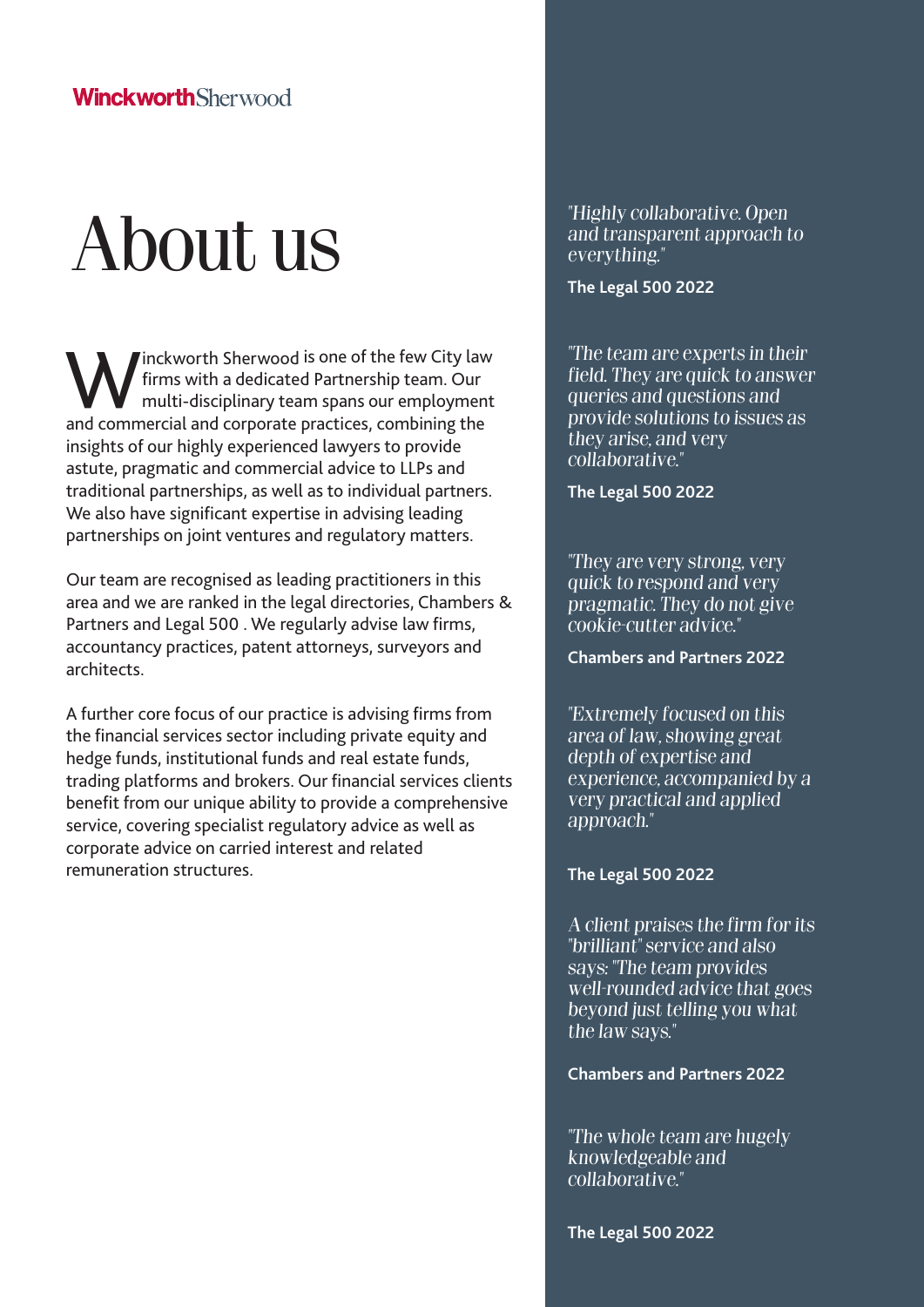# Our expertise

We will take the time to get to know your firm, its culture and its commercial drivers and dynamics. We provide commercial and practical advice and will recommend the best tactical approach for you, taking account of your key objectives. Our clients include individual partners/LLP members as well as firms and partnerships which we feel gives us insight and a particular strategic advantage when negotiating terms and determining tactics to secure the best outcome for our clients.

Our areas of Partnership expertise

We regularly advise on the following areas:

- setting up or joining a partnership
- the rights and obligations of partners
- conduct issues and internal investigations (including bullying and sexual harassment)
- partner exits and expulsions
- discrimination and whistleblowing claims
- profit sharing and de-equitisation
- mergers, acquisitions, disposals and demergers
- regulatory advice, including FCA compliance and internal audit
- partner restrictive covenants and top level team moves
- mediation and arbitration proceedings

We offer in-house training to our partnership and LLP clients including in relation to behaviours in light of the #MeToo focus in many sectors at present. We also produce regular briefings to ensure that our clients are kept up-to-date of trends and legal developments.